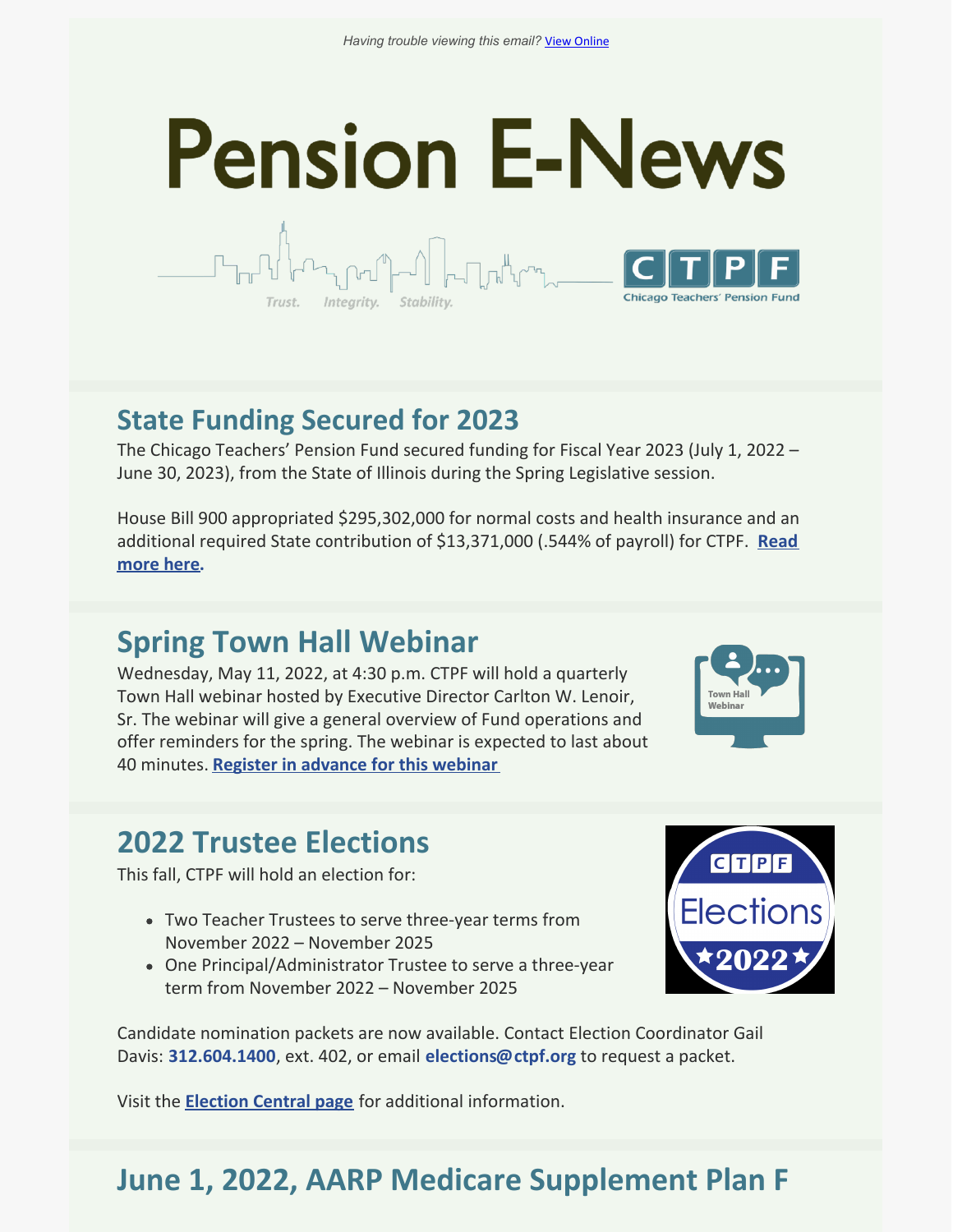#### **(UnitedHealthcare) Rate Increase**

Members who participate in the AARP Medicare Supplement Plan F (UnitedHealthcare) recently received a letter from UnitedHealthcare (UHC) with information regarding a June 1, 2022, rate increase. Plan F premiums are based on age, gender, vary by geographic area, and are determined directly by UHC.

The increases range from \$0.10 to \$11.61 per month and vary by individual situation. A majority of participants will have rate increases of \$4.18 or less. The new rate quoted by UHC does **not** include a CTPF member's 60% health insurance premium subsidy or the cost of the Express Scripts Medicare Part D pharmacy benefit. **[Learn](https://ctpf.org/news/june-1-2022-aarp-medicare-supplement-plan-f-unitedhealthcare-rate-increase) more here**.

#### **Health Insurance Rebate Reminder**

Annuitants who have health insurance coverage from another source between January 1- December 31, 2021, received a mailing detailing the process for applying for a premium subsidy. Applicants **must complete and return the [application](https://ctpf.org/sites/files/2022-03/2021_REBATE_Subsidy Application_vk3_FINAL.pdf) (Form 355)**. The deadline to submit applications is August 31, 2022, with a grace period to September 16, 2022. Applications postmarked after September 16 will not qualify for a 2021 rebate.



*New This Year:* **Outside Health Insurance Rebate Webinars** CTPF offered webinars with information about eligibility requirements, required documentation, the timeline for the rebate process, and share pitfalls to avoid when completing the outside rebate application. Find a recorded version at **[ctpf.org](https://ctpf.org/)**.

# **2022 Retirement Webinar Available**

CTPF offered 2022 Retirement Webinars in February and April, which offered an overview of the retirement process. The 2022 Retirement Webinar [presentation](https://www.ctpf.org/member-resources/active-members/retirement-application) and recording **have been posted online**[.](https://www.ctpf.org/member-resources/active-members/retirement-application)

## *myCTPF* **Offers Helpful Features**

New features have been added to the *myCTPF* Member Self-Service Portal, which is now available to surviving spouses. These updates offer an even more accessible and efficient *myCTPF* experience. Register at [myCTPF.org](http://myctpf.org) to:

- Request an estimate of your CTPF retirement benefit (for active members who meet the eligibility requirements) and then view, download, and print when they are available.
- View your address, contact information, and benefit status
- Download a pay advice or 1099R (retirees) or Member Statement (members with service credit with CTPF)

Register today at **[myCTPF.org](http://myctpf.org)**

# **Pension Payment Schedule**

CTPF encourages all members to switch to direct deposit. Call Member Services at 312.641.4464 to request a direct deposit form. The

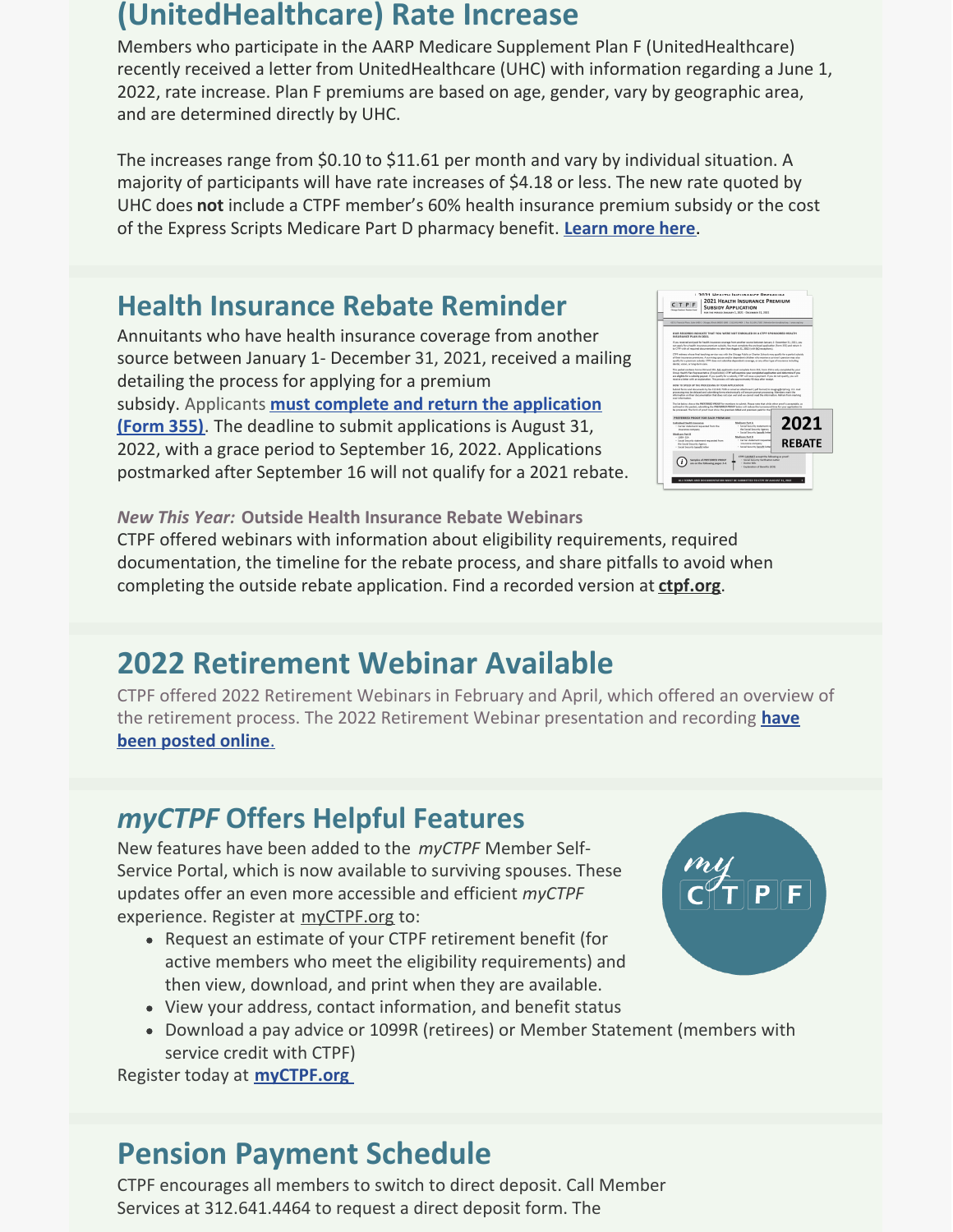schedule for mailing checks and direct deposit dates through September 2022 is listed below. **Click here for the full [schedule](https://www.ctpf.org/member-resources/retired-members/pension-payments)**.



| <b>Month</b>     | Last Day to Submit an<br><b>Address or Tax</b><br><b>Withholding Change</b> | <b>Check</b><br><b>Mailing Date</b> | <b>Direct</b><br><b>Deposit Date</b> |
|------------------|-----------------------------------------------------------------------------|-------------------------------------|--------------------------------------|
| May 2022         | April 15, 2022                                                              | April 28, 2022                      | May 2, 2022                          |
| June 2022        | May 16, 2022                                                                | May 27, 2022                        | June 1, 2022                         |
| <b>July 2022</b> | June 15, 2022                                                               | June 29, 2022                       | July 1, 2022                         |
| August 2022      | July 15, 2022                                                               | July 29, 2022                       | August 1, 2022                       |
| September 2022   | August 17, 2022                                                             | August 30, 2022                     | September 1, 2022                    |

# **Employee Contribution Reporting**

Each pay period, Employers remit employee pension contributions to CTPF. Illinois law requires that these contributions be made within a certain time period. If the Employer does not send the funds within the required time, penalties may be assessed. Find the most recent list of delinquent employers **[here](https://ctpf.org/employer-contribution-reporting)**.

## **Lost Payees**

CTPF is trying to contact members who are over age 72, but who have not commenced benefits or taken a refund of their contributions. If you or someone you know is included on the **Lost [Payees](https://www.ctpf.org/sites/files/2020-10/lost_payees_last_school_worked_website_list_2.pdf) Listing**, please contact Member Services, 312.641.4464 or email **[memberservices@ctpf.org](mailto:memberservices@ctpf.org)**.

# **CTPF COVID-19 Information & Resources**

CTPF is committed to doing our part to stop the spread of COVID-19. For the health, safety, and wellbeing of all CTPF Members, the Fund continues to deliver all member services remotely. The physical office remains closed to all but essential employees whose duties cannot be performed offsite. In-person services and counseling are suspended until it is safe to resume these operations.

CTPF has implemented the following changes for the health and safety of all:

- In-person appointments and services are suspended.
- Phone assistance, video counseling, and remote notarization appointments are available. Members should call 312.641.4464 or email **[memberservices@ctpf.org](mailto:memberservices@ctpf.org)** for assistance.
- US Mail processing may be delayed. Send benefit applications, forms, and documents by fax 312.641.7185 or email an attachment (.pdf or .jpg format) to **[imaging@ctpf.org](mailto:imaging@ctpf.org)** to ensure prompt processing.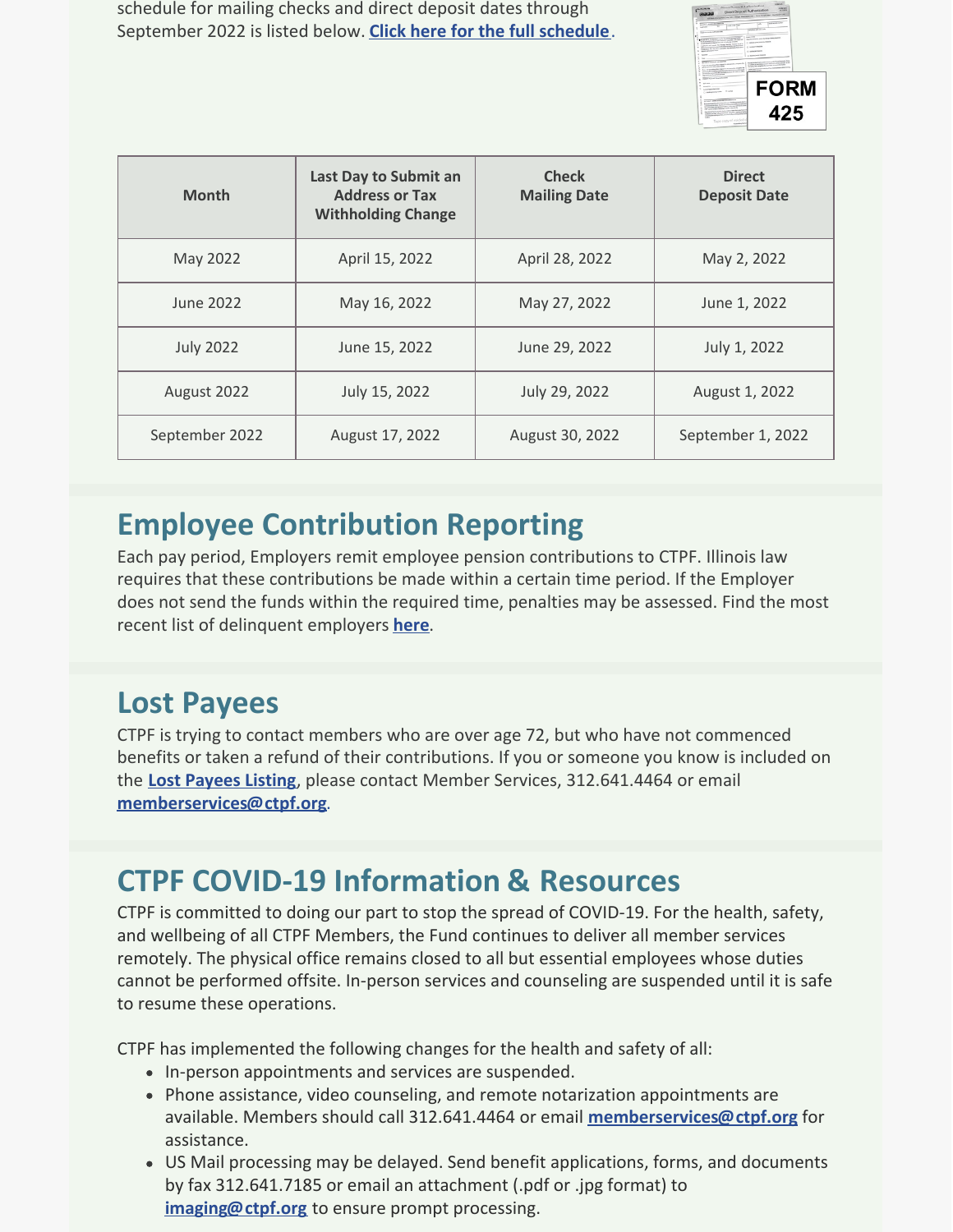#### **CTPF Appreciates Your Feedback**

CTPF always appreciates feedback on its publications. Complete this brief **[survey](https://lp.constantcontactpages.com/sv/huLNgUU/ctpfsurvey?source_id=47b85e6e-2a15-4b62-9064-f82c85d2e1ac&source_type=em&c=)** and help us improve Pension E-News.



All current meeting dates, office information, and upcoming event information can be found on the CTPF Calendar at **[ctpf.org/calendar](https://ctpf.org/news-calendar/calendar)**[.](https://ctpf.org/news-calendar/calendar)

#### **CTPF BOARD OF TRUSTEES**

Jeffery Blackwell, *President* Mary Sharon Reilly, *Vice President* Jacquelyn Price Ward, *Financial Secretary* Lois Nelson, *Recording Secretary*

Miguel del Valle Victor Ochoa Tina Padilla Maria J. Rodriguez Jerry Travlos Dwayne Truss Quentin S. Washington Philip Weiss

Carlton W. Lenoir, Sr., *Executive Director*

\_\_\_\_\_\_\_\_\_\_\_\_\_\_\_\_\_\_\_\_\_\_\_\_\_\_\_\_\_\_\_\_\_\_\_\_\_\_\_\_\_\_\_\_\_\_\_\_\_\_\_\_\_\_\_\_\_\_\_\_\_\_\_

#### **STAY CONNECTED & SPREAD THE WORD**

CTPF will continue to share information at *[ctpf.org](https://nam11.safelinks.protection.outlook.com/?url=http%3A%2F%2Fr20.rs6.net%2Ftn.jsp%3Ff%3D001Oq0TM6CVsKr16mBIJWQ5Txgxq1D0DQ71XepjiVhvp5Bdir-9OjtYv4LvxhiMPX2GMPhwQfjmGHSdxSfrYvZaxDcty5YgMIa2e4clI6Ts6waNsooyMHn65iLHXWPKwOOd30ezxEKSRSqFlYqdRQfouIjIJQZcg43n%26c%3DrrHtvthGwuyW-ZAKLc0ZJMgKnz-9DQ4rvOuN8tBf3R8ihnUal54aXQ%3D%3D%26ch%3DsUd1tqkBvQncZr6j3v8_KZ5FYGxfMqIG7_Uzp-Y8v0_abEJ6gyT9OQ%3D%3D&data=04%7C01%7Ckaisere%40ctpf.org%7Ca8d8058eb5784c1d00c408d97862b086%7Ca881b9a43fe041eb97266e31ebe4d79e%7C1%7C1%7C637673187538378334%7CUnknown%7CTWFpbGZsb3d8eyJWIjoiMC4wLjAwMDAiLCJQIjoiV2luMzIiLCJBTiI6Ik1haWwiLCJXVCI6Mn0%3D%7C2000&sdata=ZcVOMCBM0BfT2fvi6WFD2bOfU%2FDpDXFwLKqUbjlrJRI%3D&reserved=0)* on social media, in E-Lerts, and in E-News. We also encourage you to connect with CTPF on social media; many of CTPF's more than 89,000 members are active on either Facebook, Twitter, and LinkedIn.

Please consider forwarding this email to a friend who may be a fellow member or pensioner. Register for email updates **[here](https://nam11.safelinks.protection.outlook.com/?url=http%3A%2F%2Fr20.rs6.net%2Ftn.jsp%3Ff%3D001Oq0TM6CVsKr16mBIJWQ5Txgxq1D0DQ71XepjiVhvp5Bdir-9OjtYv2alLWRjItSi41VOVQYLBbbOx2uSotrg_jsUewXaontdBcCweMzZygP9UW20T1cB8I1Rst8sHfd-uuqzKP5Qb8vmEYpFv8RFdtoJb4huFB7xnhLlHOpsZRE%3D%26c%3DrrHtvthGwuyW-ZAKLc0ZJMgKnz-9DQ4rvOuN8tBf3R8ihnUal54aXQ%3D%3D%26ch%3DsUd1tqkBvQncZr6j3v8_KZ5FYGxfMqIG7_Uzp-Y8v0_abEJ6gyT9OQ%3D%3D&data=04%7C01%7Ckaisere%40ctpf.org%7Ca8d8058eb5784c1d00c408d97862b086%7Ca881b9a43fe041eb97266e31ebe4d79e%7C1%7C1%7C637673187538378334%7CUnknown%7CTWFpbGZsb3d8eyJWIjoiMC4wLjAwMDAiLCJQIjoiV2luMzIiLCJBTiI6Ik1haWwiLCJXVCI6Mn0%3D%7C2000&sdata=JBOfYXXj9egz1TwwWTdZpw3RG4ySDStWzjkXE1gfoaM%3D&reserved=0)**.